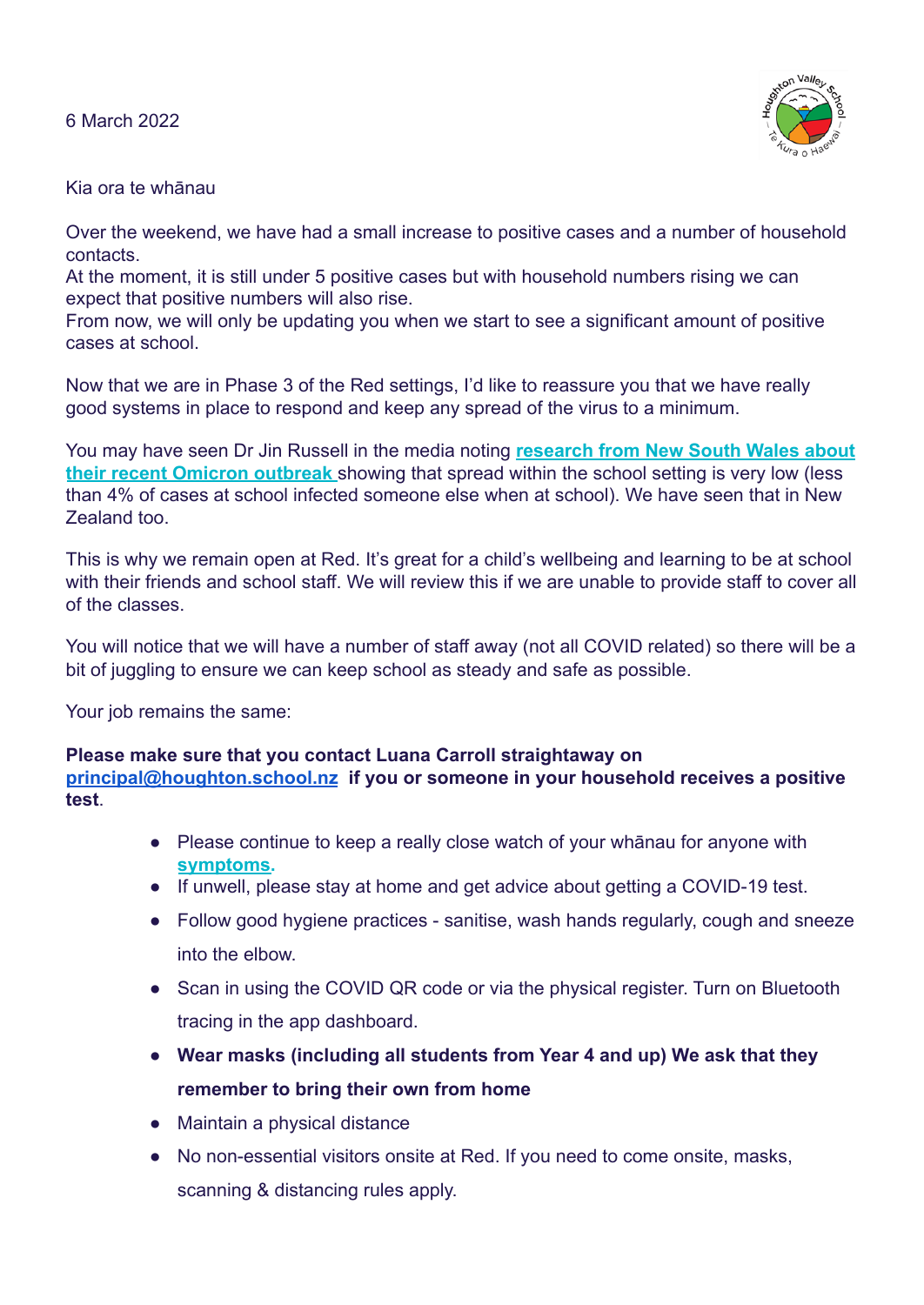*If you have any concerns about sending your child to school, please do get in touch. We are here to help.*



*Additional info and helpful links [Self isolation advice](https://www.health.govt.nz/covid-19-novel-coronavirus/covid-19-health-advice-public/advice-people-covid-19) [COVID symptoms](https://www.health.govt.nz/covid-19-novel-coronavirus/covid-19-health-advice-public/advice-people-covid-19) [Extra support if you are self-isolating or have COVID](https://covid19.govt.nz/isolation-and-care/help-when-you-are-self-isolating/) [Book your Vaccine](https://bookmyvaccine.covid19.health.nz/)* **[Prepare to isolateHelp is available – COVID-19 Health Hub](https://covid19.health.nz/advice/help-available)**

It is important at this time that we remember to be kind and show compassion for those affected by COVID-19 and remember to check on those in our community.

- **Be a good neighbour** check in with your neighbours, especially elderly and those that live alone. Make sure they have what they need and let them know they have people that care.
- **Support local businesses** order takeaways or buy gift cards for later use.
- **Be generous** only take what you need when it comes to groceries and supplies. Or if you can, buy extra and deliver to support agencies